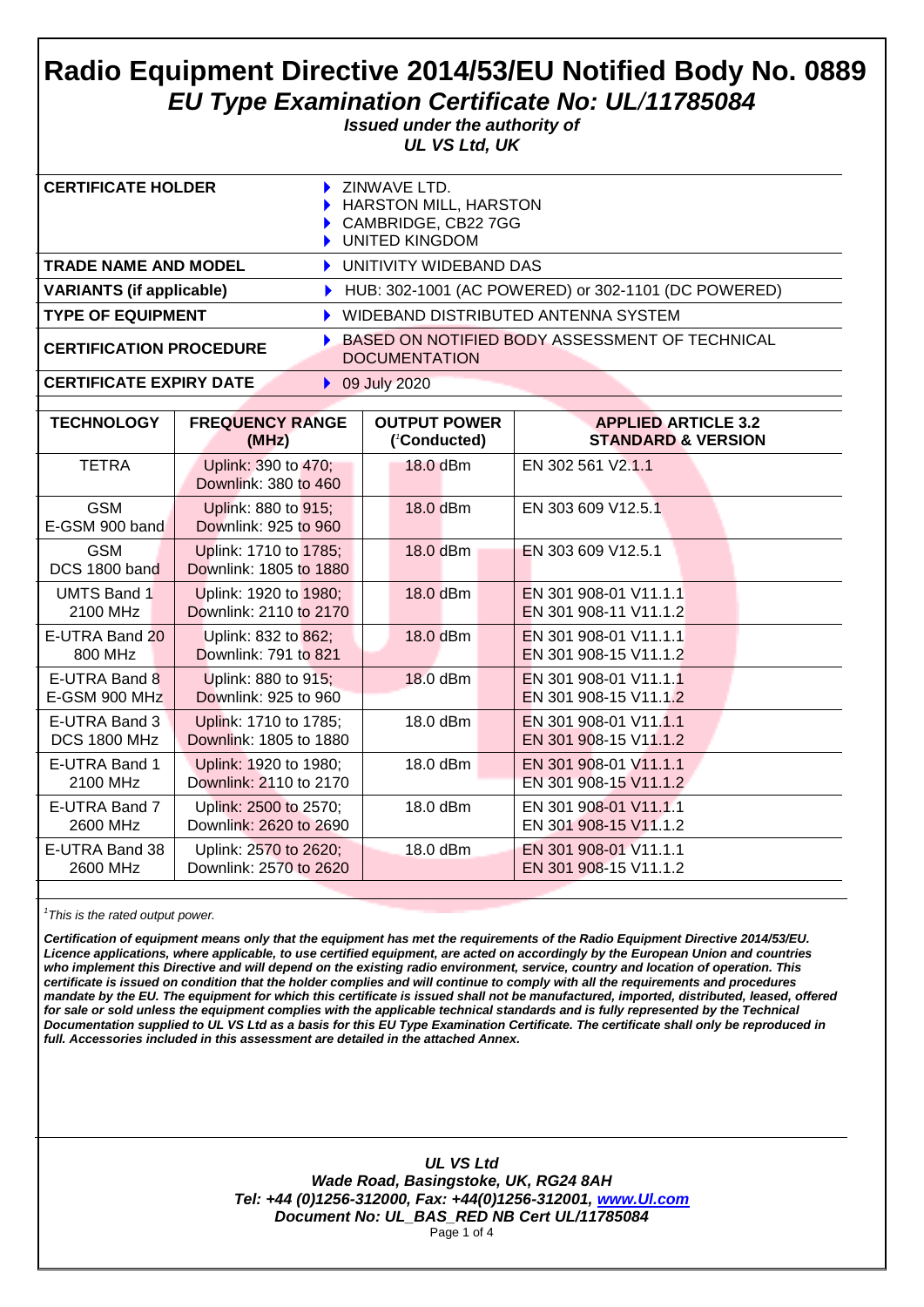### *Validity*

*This certificate will become invalid when:*

*The equipment is modified (hardware, firmware or software) and the Notified Body (NB) is not informed of the changes. The NB assessment of the changes may require a new EU type Examination certificate or*

*The validity date detailed on this certificate is exceeded*

*or The certificate holder is informed by the certificate issuer (UL VS Ltd.) that it is no longer valid*

*I hereby attest that the technical documentation for the subject equipment was assessed by this Notified Body and found in compliance with the requirements of the Radio Equipment Directive 2014/53/EU articles as follows:*

| Article 3.1(a) EMF                   |  |
|--------------------------------------|--|
| <b>Article 3.1(b) EMC</b>            |  |
| <b>Article 3.2 Radio Performance</b> |  |

**ISSUED BY:**

Jilij

Tony Henriques, Principal Engineer, UL VS Notified Body

**ISSUED ON:** 10 July 2017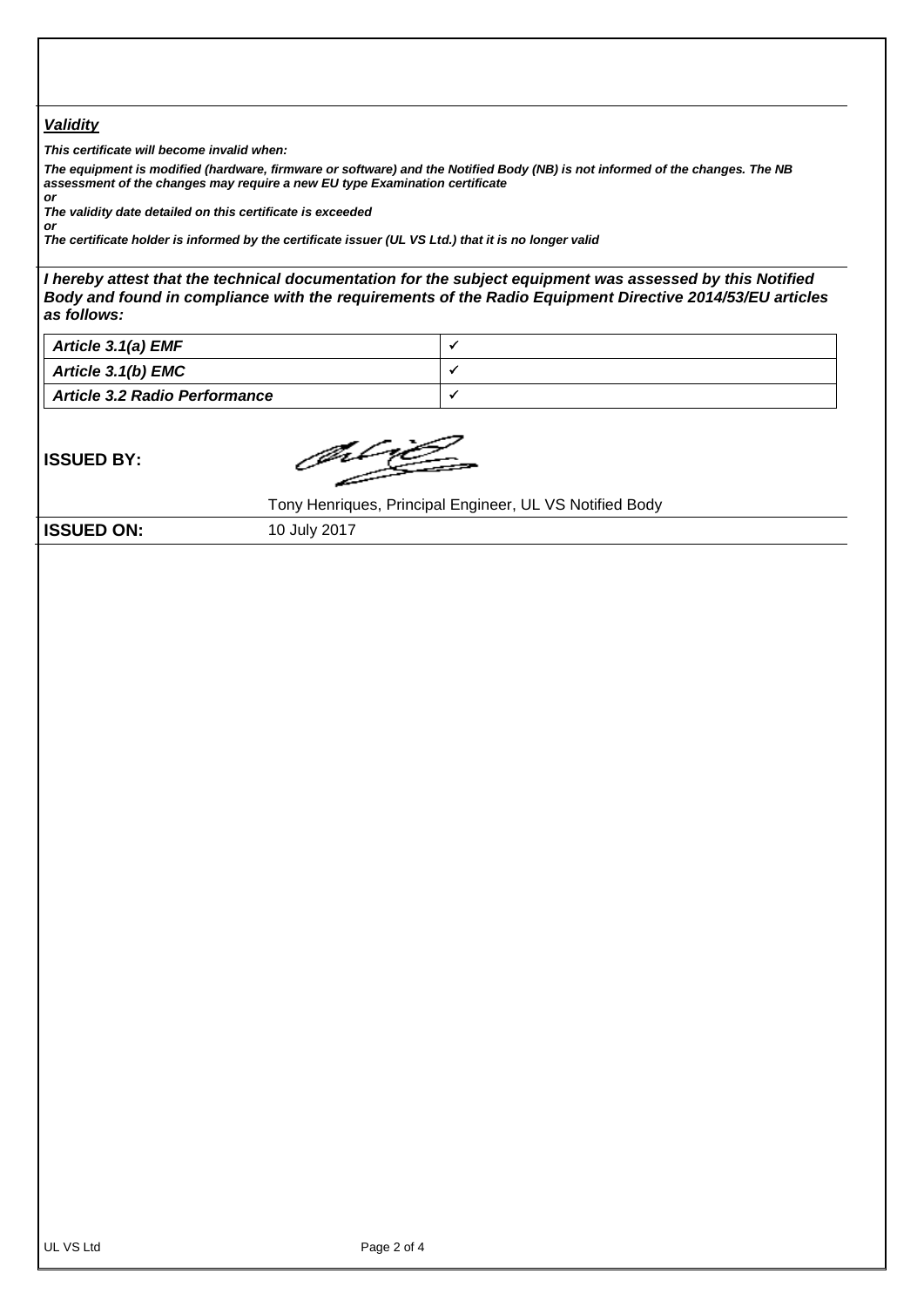# **Annex**

# **EU Type Examination Certificate Summary Report**

## **SCOPE OF THE EU TYPE EXAMINATION CERTIFICATE**

| Article                          | $\sqrt{x}$   | Applied standard(s) (and version) or reference.                                                              |
|----------------------------------|--------------|--------------------------------------------------------------------------------------------------------------|
| Article 3.1a (EMF):              | $\checkmark$ | EN 62311:2008                                                                                                |
| Article 3.1b (EMC)               | $\checkmark$ | EN 301 489-1 V2.1.1: EN 301 489-50 V2.1.1                                                                    |
| Article 3.2 (Radio Spectrum use) | $\checkmark$ | EN 302 561 V2.1.1; EN 303 609 V12.5.1; EN 301 908-1 V11.1.1;<br>EN 301 908-11 V11.1.2; EN 301 908-15 V11.1.2 |

#### **TECHNICAL DOCUMENTATION DETAILS** Title: Radio Equipment Directive Technical Document June 2017 UNItivity Wideband DAS Reference Number: <br>
ZP400428 C Issue Date: 06 July 2017 Contact Name: John Prentice **GENERAL PRODUCT DETAILS** Trade Name: Trade Name: Zinwave Model Number(s) / Type Number (s): UNItivity DAS consisting of: Primary / Secondary Hub part number: 302-1001 (AC power) or Primary / Secondary Hub part number: 302-1101 (DC power) Optical RU part number: 302-1107 Optical Module: 302-0002 Service Module: 302-0003 Hardware / Build Version: Primary / Secondary Hub 302-1001 (AC power): 4.04 Primary / Secondary Hub 302-1101 (DC power): 1.0 Optical Remote Unit: 4.2.1 Software / Firmware Version: Primary / Secondary Hub 302-1001 (AC power): 4.70 Primary / Secondary Hub 302-1101 (DC power): 4.70 Optical Remote Unit: v4.70 Additional Information (modulation) GMSK & 8PSK (GSM900 / DCS1800); QPSK (UMTS); П/4 QPSK (TETRA); QPSK, 16QAM, 64QAM (LTE) Description of Use / Function: Wideband Distributed Antenna System Contract Manufacturers Company Name (if applicable): Plexus Corporation Ltd. Contract Manufacturers Address (if applicable): Pinnaclehill Industrial Estate, Kelso, Roxburghshire, TD5 8XX, United Kingdom

### **PRODUCT VARIANT DETAILS**

Details of Product Variant(s) covered by this EU Type Examination Certificate:

Primary / Secondary Hub 302-1001 (AC powered); Primary / Secondary Hub 302-1101 (DC powered)

# **DETAILS OF ACCESSORIES IF APPLICABLE**

None

Details of Product accessories covered by this EU Type Examination Certificate:

## **CRITERIA SATISFIED TO DEMONSTRATE COMPLIANCE**

Article 3.2 – compliance demonstrated to harmonised standards Article 3.1b - compliance demonstrated to standards that are published and not yet listed in the OJEU Article 3.1a EMF - other supplied technical justification which was accepted by this Notified Body